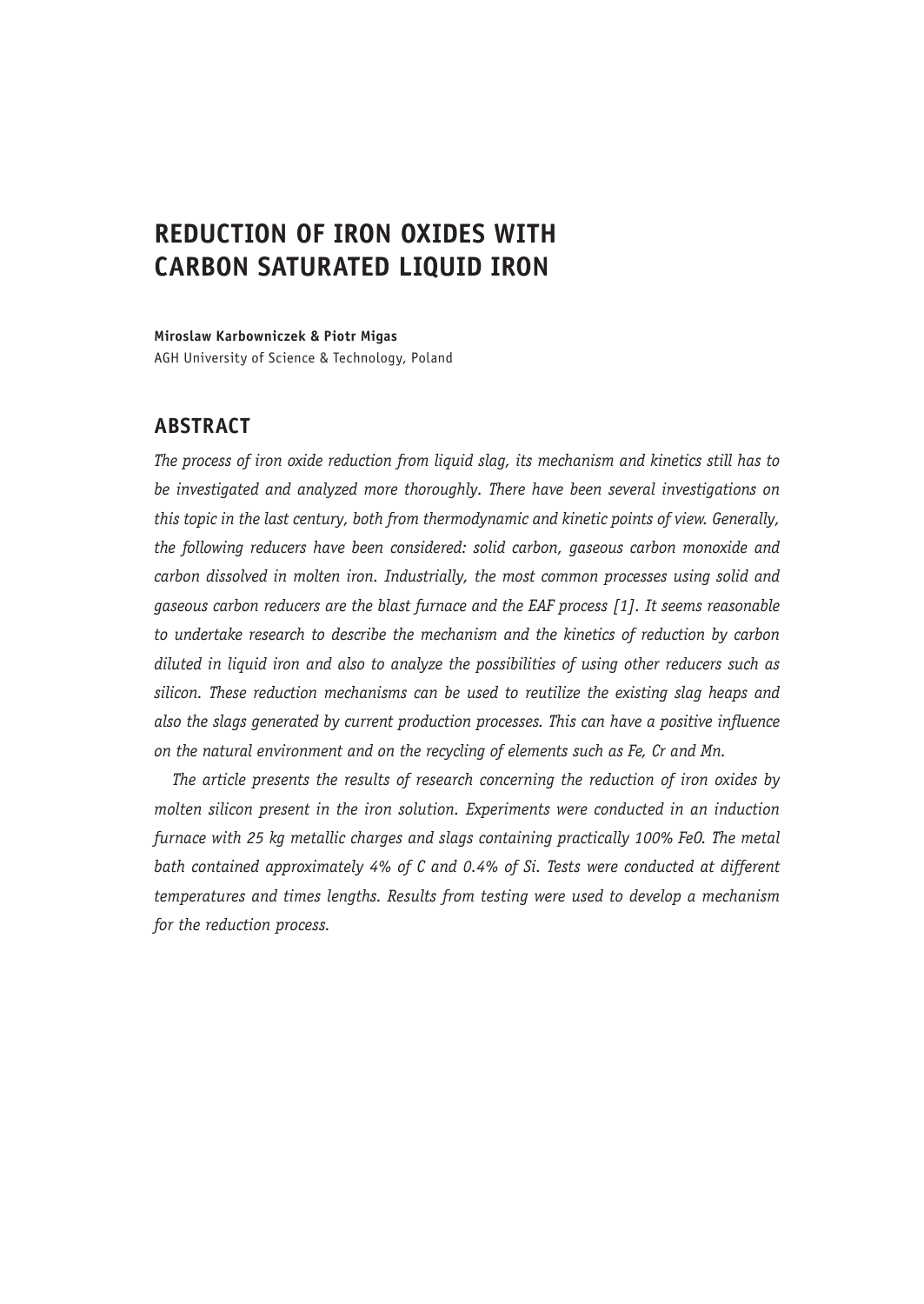#### **INTRODUCTION**

Metallurgical slags are multicomponent phases which are formed directly from the input materials or sometimes modified by the addition of fluxes. In addition, industrial slags´compositions change during the process.

Reduction processes involving metal oxides (Fe, Mn, Zn, Cr, Ti) occur in metallurgical primary processes as well as in the recycling of the industrial wastes generated during these processes. Such is the case for the blast furnace process, refining of pig iron and steel and the recovery of metals from slags [2].

Consequently, detailed knowledge of the reduction mechanisms and their kinetics is extremely significant. Despite the fact that much research has been conducted on these subjects, the phenomena pertaining to FeO reduction in liquid slag phases are not fully defined and clear. It seems essential to thoroughly describe the interaction of liquid slag and metal phases when they coexist in industrial systems; this is very relevant in terms of their optimization and control. Chemical composition, temperature and time are the necessary parameters of such descriptions. [1].

Description of slag metal interactions is very complex, in view of the multiplicity of variables, parameters and the time related changes in industrial processes. Metal, slag and gas compositions are functions of such parameters as time, pressure, surface area, mixing, etc.

In recent years, special attention has been given to the reduction processes of iron oxides in the liquid phase slag. In spite of these efforts, it seems that the phenomena have not been fully understood and the mathematical, physical and chemical descriptions are not clear enough. Mathematical models have to take into account mass and heat transfer in heterogeneous system [3]; this is not easy to achieve.

Iron oxide reduction in a liquid slag phase is used in the production of iron and steel (Midrex, Romelt) and also in the steelworks´ waste utilization, e.g. the utilization of slag, slime, dust from the steelmaking and blast furnace processes [4, 5, 6]. A comprehensive presentation of the phenomena, the ability to influence the mechanism and kinetics of the process as well as the description of the necessary conditions can bring tangible benefits. They may include, for instance, a decrease in energy consumption or an increase in their economic effectiveness. Thanks to such knowledge, it could be possible to optimize already existing metallurgical processes. Also, it might be possible to develop new technology for pig iron and steel production as well as to recover iron from post-production waste.

Laboratory results of the reduction ranges of slag containing iron oxides are presented in this paper. The reduction is conducted by means of oxidation of silicon and other components of the iron solution containing chrome and nickel [6].

### **METHODOLOGY OF RESEARCH ON THE REDUCTION OF FeO IN SLAG**

So far, the research into the system liquid iron – FeO containing slag phase, has been focused on the reduction of FeO by means of a carbon reducer. The latter includes carbon in the form of solid particles as well as that dissolved in the iron melt. The paper presents the results of the analysis of the system: liquid iron – slag, where the iron had a high content of chrome and nickel and the slag was rich in iron oxides. Silicon dissolved in the iron was oxidised by reaction with the iron oxide in slag.

Research was conducted in a 25 kg capacity induction furnace. Electric parameters of the induction furnace were: 25 kW power delivered to the coil, intensity 1 kA and frequency 8 kHz. Crucibles (84%  $A1_2O_3$ , 16% MgO, Figure 1) were lined with a high alumina ramming material, such as Rodarox mix 17 and others with an acid material such as Silica mix 7 (98-99%  $SiO<sub>2</sub>$ ).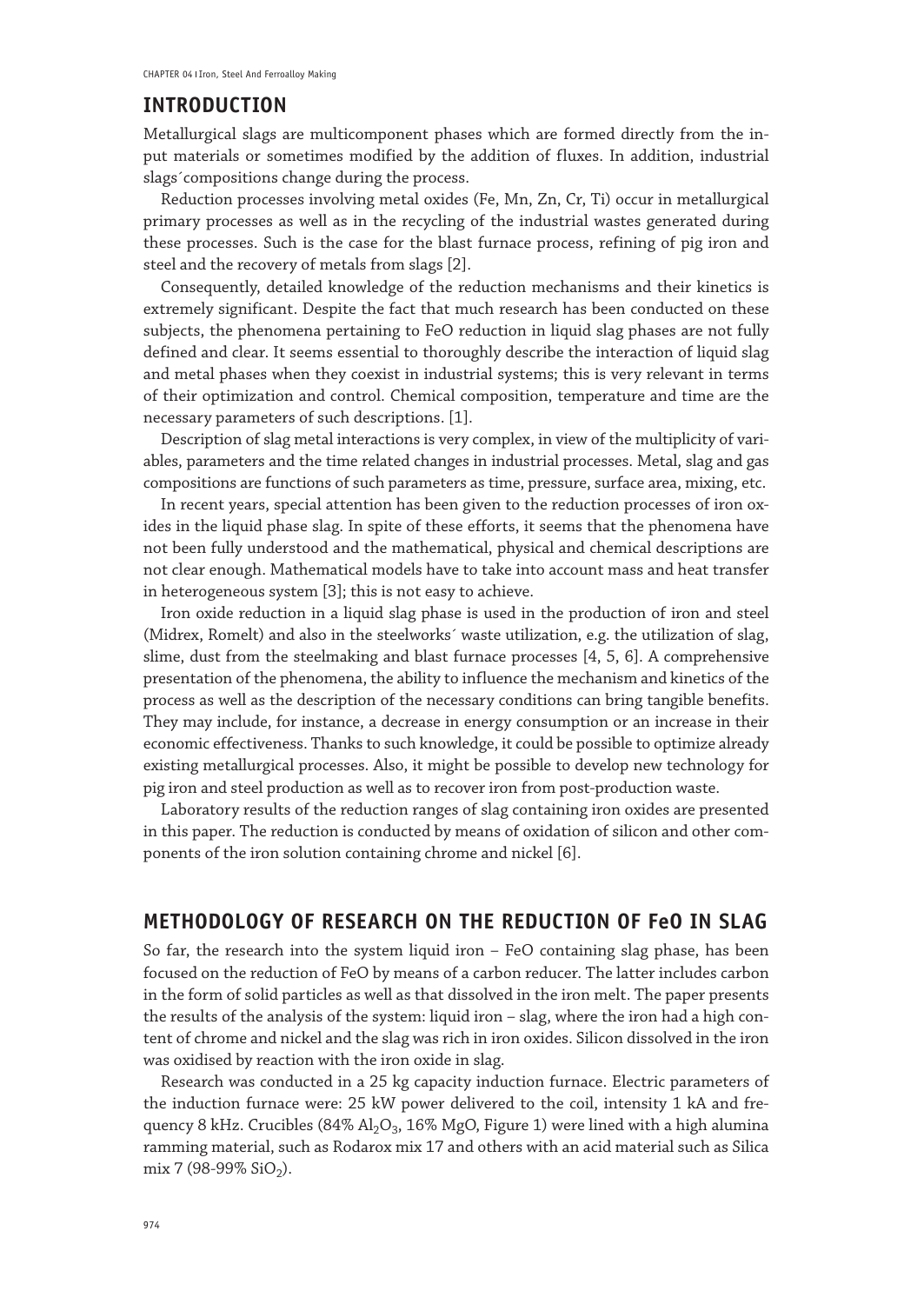The procedure for the experiments included melting a pig iron charge (4% C, 0.5% Mn, and 0.2% Si) in the crucible, followed by sampling to determine the starting composition and temperature measurement with a PtRh 10 immersion thermocouple. After these steps, 500 g of mill scale (98.2% FeO, 0.9%  $SiO_2$ , 0.5% MnO and 0.4%  $Al_2O_3$ ) was placed on the surface of the metal. A spoon slag sample was taken after melting, 5 minutes after adding the scale. This procedure was repeated until a total of 2000 g of mill scale had been added. A second series of tests included the addition of four portions of 500 g scale every 4 minutes; slag samples were taken every 2 minutes.



Figure 1: Experimental setup

Such mill scale addition onto the surface of the liquid slag was done in order to oxidize silicon from the iron solution so as to reach its lowest level. Four series of experimental melts were conducted, two for each kind of refractory lining. Test parameters are listed in Table 1.

| Test | <b>Samples</b><br>No. | Time,<br>[min] | Quantity of iron<br>oxide, [g] | Temp.,<br>[°C]               | Test | <b>Samples</b><br>No. | Time,<br>[min] | Quantity of iron<br>oxide, [g] | Temp.,<br>[°C]           |
|------|-----------------------|----------------|--------------------------------|------------------------------|------|-----------------------|----------------|--------------------------------|--------------------------|
| I    | 1                     | 5              | 500                            | 1318                         | П    | 5                     | 4              | 500                            | 1296                     |
|      | $\overline{c}$        | 10             | 500                            | $\overline{\phantom{a}}$     |      | 6                     | 8              | 500                            | $\overline{\phantom{a}}$ |
|      | 3                     | 15             | 500                            | $\qquad \qquad \blacksquare$ |      | 7                     | 12             | 500                            |                          |
|      | 4                     | 20             | 500                            | 1352                         |      | 8                     | 16             | 500                            | 1398                     |
| Ш    | 9                     | $\overline{c}$ | 500                            | 1363                         | IV   | 17                    | $\overline{c}$ | 500                            | 1344                     |
|      | 10                    | 4              | $\overline{a}$                 | $\overline{\phantom{a}}$     |      | 18                    | 4              | $\overline{\phantom{a}}$       | ٠                        |
|      | 11                    | 6              | 500                            | $\overline{\phantom{a}}$     |      | 19                    | 6              | 500                            |                          |
|      | 12                    | 8              | ٠                              | ٠                            |      | 20                    | 8              | ٠                              |                          |
|      | 13                    | 10             | 500                            | ٠                            |      | 21                    | 10             | 500                            |                          |
|      | 14                    | 12             |                                |                              |      | 22                    | 12             |                                |                          |
|      | 15                    | 14             | 500                            |                              |      | 23                    | 14             | 500                            |                          |
|      | 16                    | 16             |                                | 1366                         |      | 24                    | 16             |                                | 1326                     |

|  |  |  | Table 1: Test Parameters |
|--|--|--|--------------------------|
|--|--|--|--------------------------|

Tests I and II were conducted with an acid lining while tests III and IV with a highalumina lining.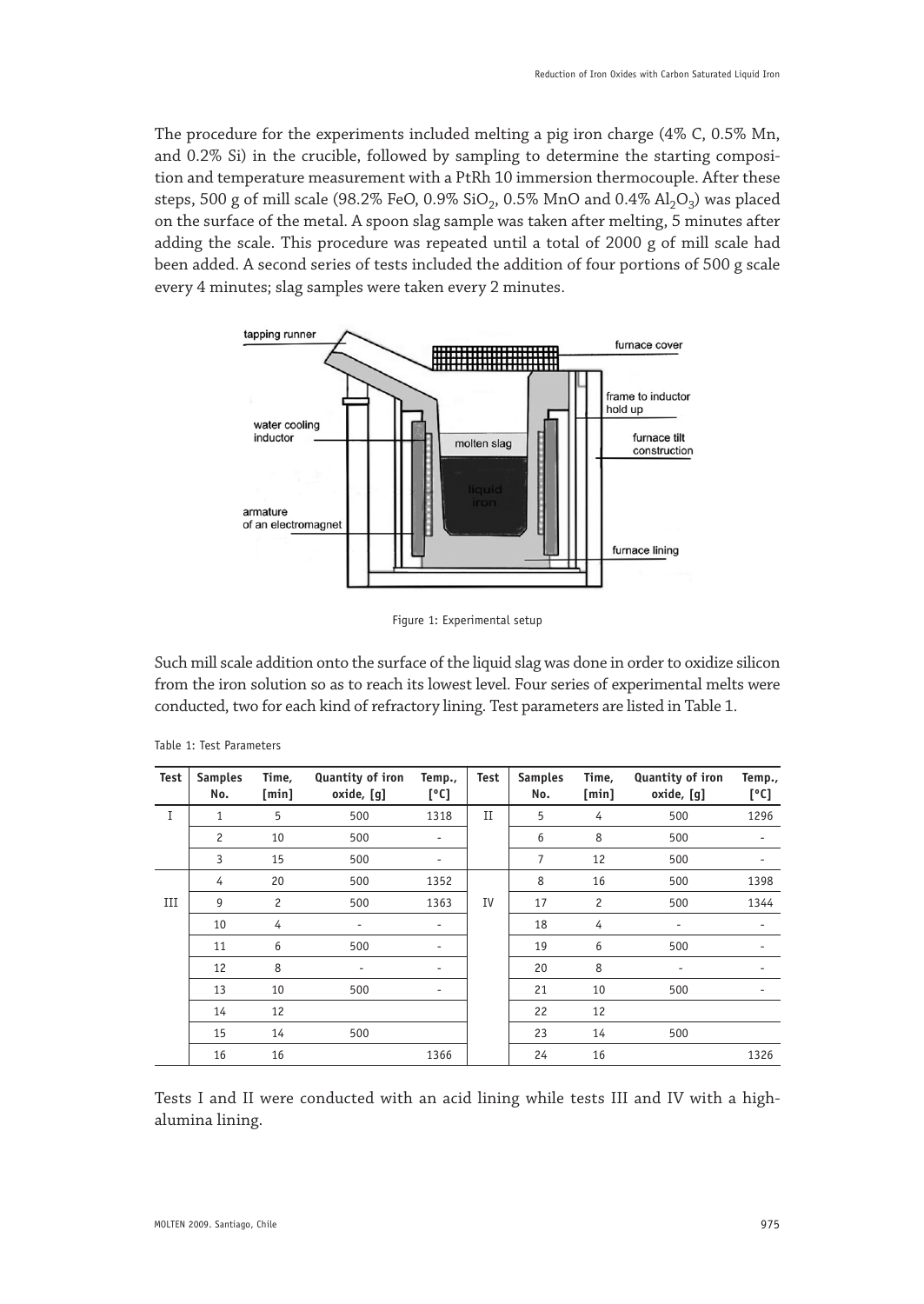## **ANALYSIS OF RESULTS OF SLAG FeO REDUCTION**

Slag compositions for all tests are presented in Table 2.

|  |  |  | Table 2: Chemical composition of slags |  |  |
|--|--|--|----------------------------------------|--|--|
|--|--|--|----------------------------------------|--|--|

| <b>Samples</b><br>No. |       | <b>B1</b>        | <b>B3</b>       |      |                                |           |      |       |       |
|-----------------------|-------|------------------|-----------------|------|--------------------------------|-----------|------|-------|-------|
|                       | Fe0   | SiO <sub>2</sub> | Ca <sub>0</sub> | MnO  | Cr <sub>2</sub> O <sub>3</sub> | $Al_2O_3$ | Mq0  |       |       |
| $\mathbf{1}$          | 59.00 | 23.51            | 7.38            | 4.57 | 4.89                           | 0.30      | 0.35 | 0.314 | 0.324 |
| $\overline{c}$        | 65.59 | 19.47            | 5.73            | 4.25 | 4.35                           | 0.19      | 0.41 | 0.294 | 0.312 |
| $\overline{3}$        | 69.35 | 16.77            | 6.22            | 3.62 | 3.41                           | 0.20      | 0.43 | 0.371 | 0.392 |
| $\overline{4}$        | 69.97 | 16.23            | 6.44            | 3.30 | 3.44                           | 0.22      | 0.40 | 0.397 | 0.415 |
| 5                     | 55.66 | 28.77            | 5.69            | 5.51 | 3.86                           | 0.24      | 0.27 | 0.198 | 0.206 |
| 6                     | 58.89 | 25.09            | 7.17            | 4.78 | 3.39                           | 0.31      | 0.36 | 0.286 | 0.297 |
| $\overline{7}$        | 65.64 | 20.85            | 6.70            | 3.83 | 2.44                           | 0.16      | 0.37 | 0.321 | 0.336 |
| 8                     | 72.03 | 20.14            | 3.29            | 3.33 | 0.70                           | 0.08      | 0.42 | 0.163 | 0.183 |
| 9                     | 62.09 | 27.28            | 2.21            | 6.89 | $\mathbf 0$                    | 1.17      | 0.35 | 0.081 | 0.090 |
| 10                    | 52.41 | 35.48            | 1.98            | 8.38 | 0.21                           | 1.24      | 0.30 | 0.056 | 0.062 |
| 11                    | 73.49 | 18.72            | 1.87            | 4.68 | $\mathsf 0$                    | 0.73      | 0.50 | 0.100 | 0.122 |
| 12                    | 69.47 | 21.02            | 2.59            | 5.24 | $\mathbf 0$                    | 1.19      | 0.49 | 0.123 | 0.139 |
| 13                    | 77.89 | 15.01            | 1.56            | 4.02 | $\mathbf 0$                    | 0.98      | 0.55 | 0.104 | 0.132 |
| 14                    | 76.41 | 15.99            | 1.62            | 4.25 | $\mathbf 0$                    | 1.15      | 0.57 | 0.101 | 0.128 |
| 15                    | 83.86 | 10.02            | 1.25            | 3.07 | $\mathbf 0$                    | 1.14      | 0.66 | 0.124 | 0.170 |
| 16                    | 81.85 | 11.79            | 1.41            | 3.33 | $\mathsf 0$                    | 1.01      | 0.62 | 0.119 | 0.159 |
| 17                    | 55.60 | 16.06            | 14.13           | 3.02 | 9.59                           | 1.10      | 0.51 | 0.880 | 0.853 |
| 18                    | 52.58 | 16.78            | 15.64           | 3.11 | 10.24                          | 1.15      | 0.49 | 0.932 | 0.899 |
| 19                    | 57.17 | 14.31            | 12.00           | 3.20 | 11.81                          | 1.01      | 0.50 | 0.838 | 0.816 |
| 20                    | 53.24 | 14.70            | 13.14           | 3.29 | 14.18                          | 0.97      | 0.48 | 0.894 | 0.870 |
| 21                    | 58.79 | 13.14            | 10.81           | 3.14 | 12.44                          | 1.12      | 0.56 | 0.823 | 0.798 |
| 22                    | 52.16 | 13.79            | 13.88           | 3.20 | 15.35                          | 1.12      | 0.50 | 1.007 | 0.965 |
| 23                    | 64.75 | 10.20            | 10.15           | 2.79 | 10.83                          | 0.74      | 0.53 | 0.995 | 0.977 |
| 24                    | 58.58 | 11.73            | 12.07           | 2.87 | 13.19                          | 1.01      | 0.56 | 1.029 | 0.991 |

\*  $B1 = \frac{Ca0}{Si0}$ ;  $B3 = \frac{Ca0 + Mg0}{Si0}$  + Al<sub>2</sub>O<sub>3</sub>)

Data in Table 2 show that slags from tests I and II are of the fayalite type; they also contain about 6% CaO, 4% MnO and 3% of  $Cr_2O_3$ . Tests in series III led to slags with about 2% CaO and 4% MnO. On the other hand, tests in series IV had slags with 13% CaO, 3% MnO and  $12\%$  Cr<sub>2</sub>O<sub>3</sub>. The content of Al<sub>2</sub>O<sub>3</sub> and MgO in all tests remained under 1%.

Based on the chemical composition of the metal bath (Table 3), one can assume that the oxidation of silicon from the metal bath proceeded thanks to the reduction of the iron oxide in slag as a result of the interaction with the metal bath components, mainly silicon, manganese and carbon. Slag foaming was not observed. This may be due to a small quantity of FeO being reduced from the slag or more probably that the viscosity of slag was small. The slags were not tested physically nor chemically; however, fluid slags were observed during all the tests. The metal – slag interface was about  $0.0254$  m<sup>2</sup> for all tests.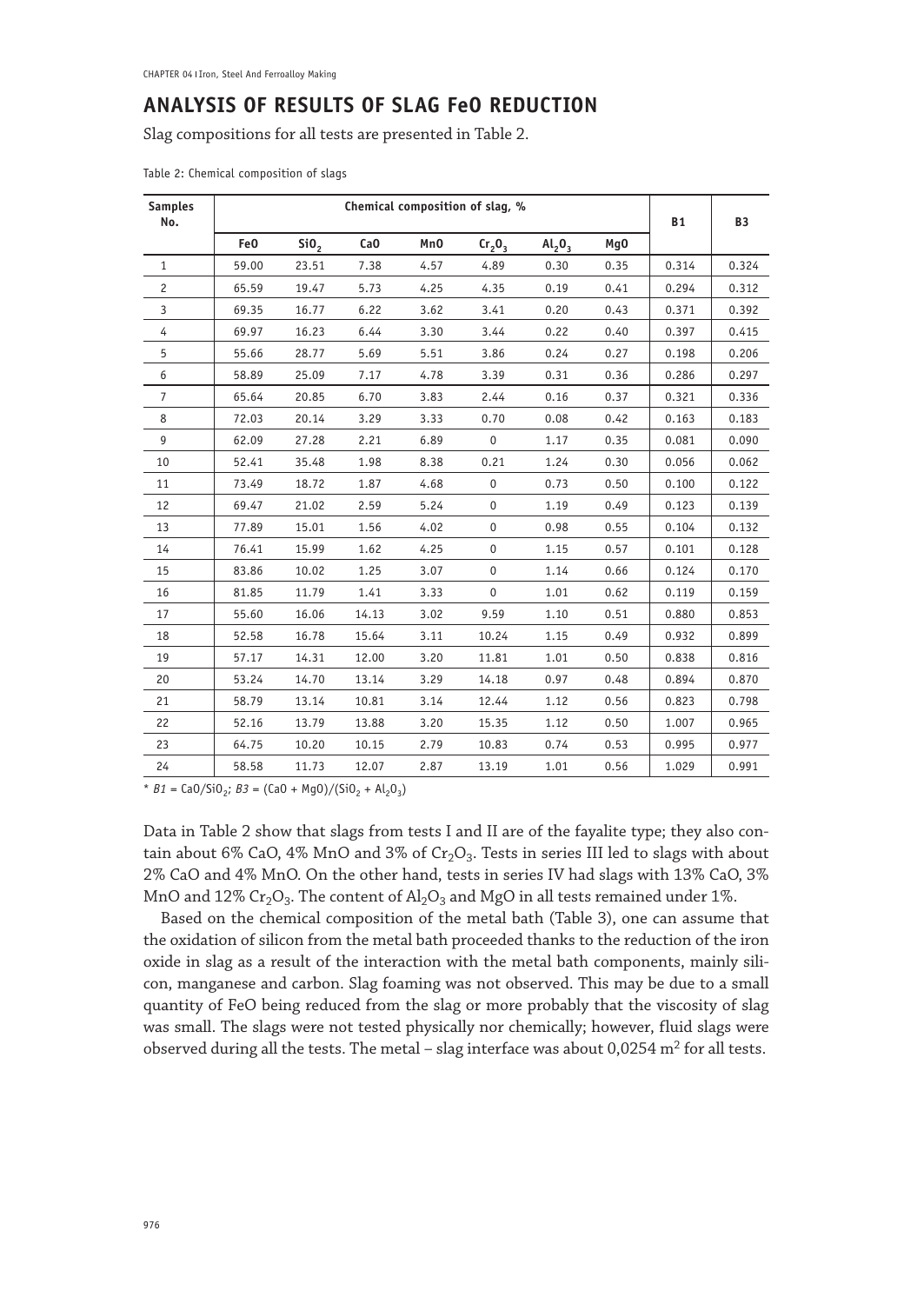| <b>Samples</b><br>No. |      | Quantity of<br>metal, [q] |       |       |       |       |       |        |       |
|-----------------------|------|---------------------------|-------|-------|-------|-------|-------|--------|-------|
|                       | C    | Mn                        | Si    | P     | S     | Cr    | Ni    | Al     |       |
| 1                     | 4.22 | 0.152                     | 0.286 | 0.086 | 0.017 | 0.149 | 0.047 | 0.0014 | 19700 |
| 4                     | 3.27 | 0.020                     | 0.025 | 0.057 | 0.011 | 0.041 | 0.121 | 0.0024 |       |
| 5                     | 4.35 | 0.183                     | 0.388 | 0.085 | 0.020 | 0.104 | 0.077 | 0.0017 | 19700 |
| 8                     | 3.67 | 0.020                     | 0.025 | 0.046 | 0.016 | 0.023 | 0.077 | 0.0025 |       |
| 9                     | 4.01 | 0.164                     | 0.258 | 0.222 | 0.028 | 0.162 | 0.090 | 0.0030 | 18000 |
| 16                    | 3.56 | 0.025                     | 0.025 | 0.119 | 0.003 | 0.009 | 0.080 | 0.0020 |       |
| 17                    | 4.11 | 0.177                     | 0.195 | 0.111 | 0.025 | 0.600 | 0.203 | 0.0020 | 17000 |
| 24                    | 3.70 | 0.032                     | 0.061 | 0.073 | 0.031 | 0.208 | 0.112 | 0.0020 |       |

Table 3: Chemical composition of metal during the experimental melts

A model for iron oxide reduction with silicon and other elements dissolved in molten iron is shown below (Figure 2).



Figure 2: Model for iron oxide reduction in slag

It was assumed that the process has three stages:

- • Transport of the reactants to the reaction sites
- Reaction itself
- Transport of the reaction products as metal and slag.

The factor limiting the rate of the first and third stages is the reactants and products of the reaction; the limiting factor of the reactions is the so called constant rate.

The study of the kinetics of the chemical process occurring is related to the model and mechanisms we have assumed. Process stages take place in succession; this is why the slowest stage has the greatest impact on the rate of the entire process. As it happens with the reduction of FeO in the liquid iron solution by carbon, there are no clear indications to suggest which stage is the limiting one. However, it is most commonly assumed that the slowest stage is the diffusion of FeO in the liquid phase. Mathematically speaking, the description of the diffusion process is represented by Fick's equations. The rate of diffusion depends on the concentration difference and the physicochemical characteristics of the reaction medium. The reaction itself is described by kinetic equations which are functions of the order of reaction and of the interface surface. The study of the rate of iron oxide reduction can refer to the kinetics of the reaction itself or the rate of the entire process of iron oxide reduction in industrial systems [1, 2].

The slag mass in each of the stages was calculated on the basis of its chemical composition. Then it was assumed that the FeO decrease is related to the reduction process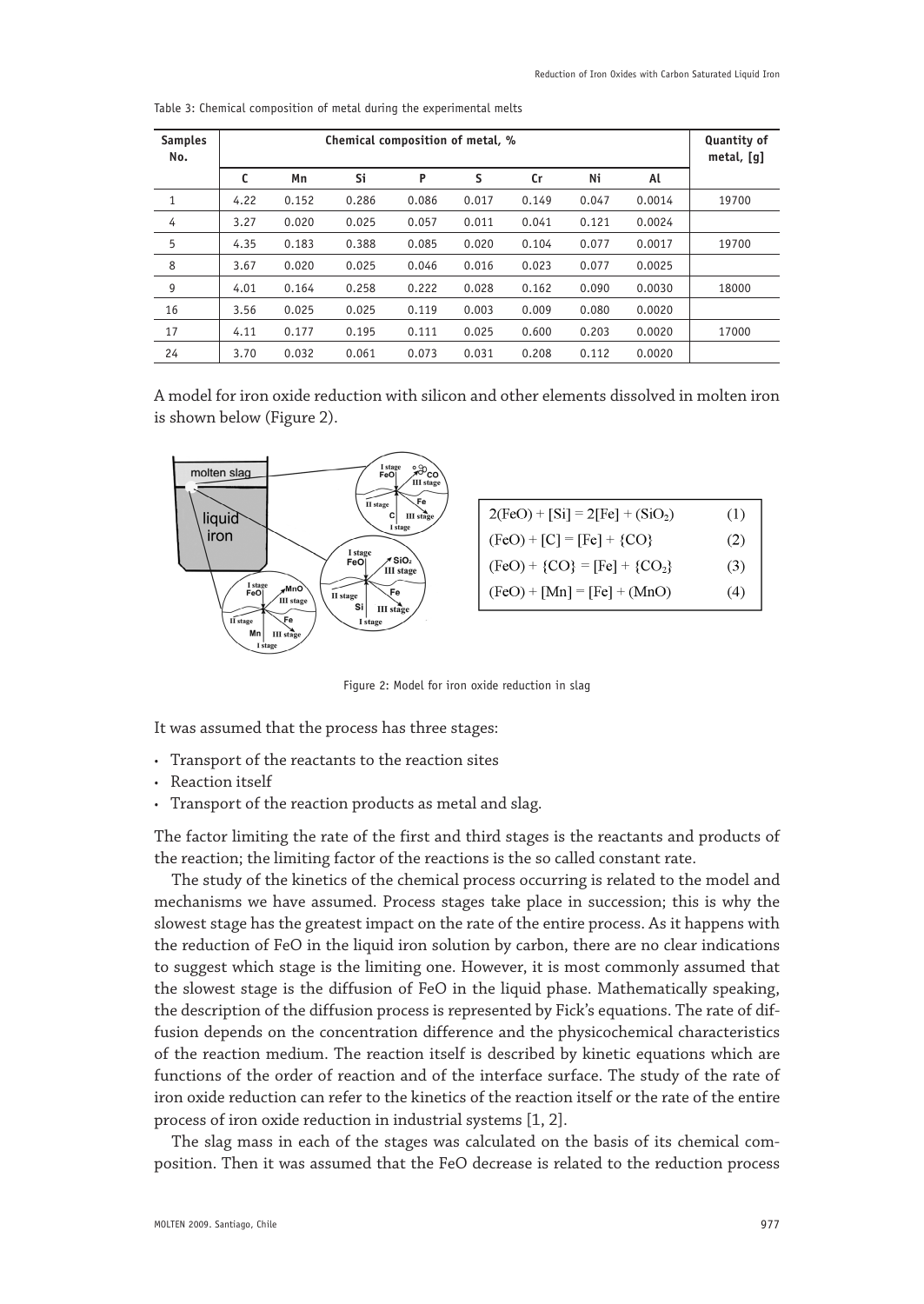involving silicon and other elements such as Mn and C. The constant rates for these processes were calculated using the following formula:

$$
\frac{-dn_{FeO}}{dt} = k A C^m
$$
 (5)

where  $n_{FeO}/dt$  is the FeO mass flow during reduction, k is the reaction rate constant, A is the surface area, C is the concentration and m is the order of the reaction order. Solving the equation leads to the following relation:

$$
k = 2,303/A * t * log (no/n)
$$
 (6)

where t is time,  $n_0$  and n are the initial and final FeO concentrations in slag, respectively.

Results from the calculations are presented in Table 4, while Figures 3, 4 and 5 show the values for the total FeO decrease in slag by the reduction by silicon and other elements. The values refer to all the experimental series and also depict the trend lines for each.

Table 4 and Figure 3 show a larger FeO decrease in test I, a slight FeO decrease in test IV, a practically constant value in test II and a slight decrease in test III.

The data in table 4 and Figure 4 show that in all tests there is a decrease in the rate of FeO loss as far as the reduction in iron solution by silicon is concerned. A similar nature of changes was obtained for test I and II. The FeO loss curves are more gentle in the case of test III and IV. The changes in  $\Delta FeO_{Si}$  reach similar values of the FeO loss (a plateau) approx. 10-12 minutes later than in the case of test II or IV and they are on a higher level. As far as test III and IV are concerned, the changes in  $\Delta FeO_{Si}$  happen sooner than for the other tests (I and II). The values of  $\Delta FeO_{Si}$  are lower. The nature and the extent of changes in the  $\Delta FeO_{Si}$  values can give evidence to the progress in the reduction of iron oxides and the level of desiliconization of the entire iron. The FeO reduction by silicon is the fastest in case of test III and IV. It is related to the chemical composition of slag. The results show that in the case of test III the slag is almost entirely of the fayalite type with slight admixtures of other components such as FeO and  $SiO<sub>2</sub>$ .

Such slag is characterized by the smallest melting temperature and the smallest viscosity in this environment. In the case of test IV the slag contained higher amount of CaO and  $Cr_2O_3$ . In such conditions calcium orthosilicates are formed. They diminish the amount of *free* silica, which consequently speeds up the FeO reduction. Chrome oxides in metallurgical slag have a significant impact on its physicochemical characteristics (viscosity in particular). In the case of the tested slag (test IV), the content of  $Cr_2O_3$ , which was within the range of 10-12%, significantly reduced the viscosity.

| <b>Samples</b><br>No. | $\Delta \mathsf{FeO}_{\mathsf{total}}$<br>[g] | constant k for<br>$\Delta \mathsf{FeO}_{\mathsf{total}\prime}$<br>$[g*m-2*s-1]$ | ∆Fe0Si.<br>[g] | constant k for<br>$\Delta$ FeO <sub>si</sub> ,<br>$\left[\frac{q}{m-2} s - 1\right]$ | $\Delta$ FeO <sub>other</sub><br>(including<br>$Mn)$ , [g] | constant k for<br>$\Delta \mathsf{FeO}_{\sf other'}$<br>$[g*m-2*s-1]$ |
|-----------------------|-----------------------------------------------|---------------------------------------------------------------------------------|----------------|--------------------------------------------------------------------------------------|------------------------------------------------------------|-----------------------------------------------------------------------|
| 1                     | 289.34                                        | 0.742542                                                                        | 201.52         | 0.695153                                                                             | 87.82                                                      | 0.586330                                                              |
| $\overline{c}$        | 403.98                                        | 0.393135                                                                        | 86.33          | 0.292041                                                                             | 220.36                                                     | 0.353431                                                              |
| 3                     | 569.33                                        | 0.277074                                                                        | 42.56          | 0.163813                                                                             | 292.08                                                     | 0.247926                                                              |
| 4                     | 680.37                                        | 0.213642                                                                        | 48.38          | 0.127058                                                                             | 340.57                                                     | 0.190976                                                              |
| 5                     | 311.63                                        | 0.940335                                                                        | 233.69         | 0.893198                                                                             | 77.94                                                      | 0.713374                                                              |
| 6                     | 354.85                                        | 0.480802                                                                        | 107.33         | 0.382888                                                                             | 247.52                                                     | 0.451306                                                              |
| 7                     | 341.48                                        | 0.318438                                                                        | 34.07          | 0.192620                                                                             | 307.41                                                     | 0.312700                                                              |
| 8                     | 345.10                                        | 0.239260                                                                        | 59.01          | 0.166950                                                                             | 286.09                                                     | 0.231582                                                              |
| 9                     | 282.65                                        | 1.848693                                                                        | 229.24         | 1.780095                                                                             | 53.41                                                      | 1.302937                                                              |

Table 4: The calculated FeO loss and the constant rate during the experimental melts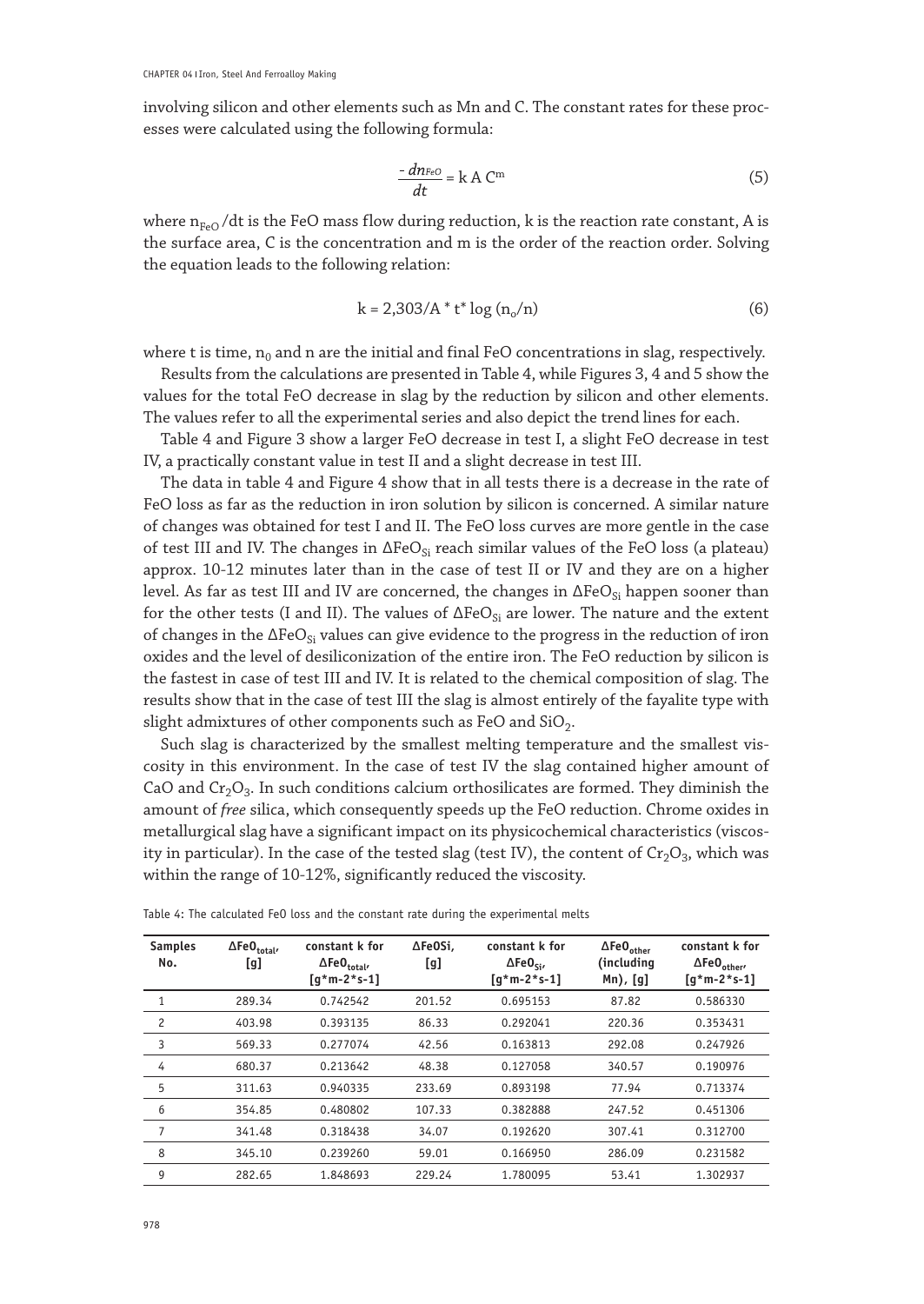| 10 | 49.77  | 0.639902 | 43.02  | 0.616027 | 6.75   | 0.312746 |
|----|--------|----------|--------|----------|--------|----------|
| 11 | 211.71 | 0.584681 | 6.41   | 0.202879 | 205.30 | 0.581323 |
| 12 | 37.92  | 0.297689 | 24.88  | 0.263180 | 13.04  | 0.210284 |
| 13 | 245.49 | 0.360505 | 7.39   | 0.130986 | 238.10 | 0.358504 |
| 14 | 21.66  | 0.167894 | 16.00  | 0.151346 | 5.66   | 0.094672 |
| 15 | 203.41 | 0.248706 | 5.38   | 0.098732 | 258.61 | 0.259939 |
| 16 | 43.72  | 0.154670 | 40.54  | 0.151577 | 3.18   | 0.047377 |
| 17 | 288.50 | 1.855401 | 146.64 | 1.633755 | 141.86 | 1.622892 |
| 18 | 15.18  | 0.445439 | 3.77   | 0.217369 | 11.41  | 0.398670 |
| 19 | 345.28 | 0.638083 | 60.56  | 0.448029 | 284.72 | 0.617028 |
| 20 | 27.54  | 0.271488 | 3.36   | 0.099299 | 24.17  | 0.260824 |
| 21 | 378.10 | 0.388799 | 24.53  | 0.209611 | 353.57 | 0.384405 |
| 22 | 61.51  | 0.224862 | 4.72   | 0.084756 | 56.78  | 0.220500 |
| 23 | 433.89 | 0.284153 | 10.83  | 0.082340 | 507.38 | 0.291474 |
| 24 | 65.09  | 0.170965 | 14.87  | 0.110520 | 50.22  | 0.160345 |

Figure 5 presents the changes in the FeO decrease resulting from the reduction by means of elements (Mn and C) dissolved in iron solution other than silicon. A higher loss of FeO was observed for all tests. The reduction of iron oxides proceeds during the entire duration of the tests. In the initial stage silicon plays the leading role in the reduction process. Other elements are less important. In the further stages, when the amount of silicon in the iron solution diminishes, its role becomes smaller and other elements gain importance.

Table 4 shows the calculated rate constant of reactions which can be useful in future research into the iron oxide reduction. They can help construct mathematical models of the process as well as design the industrial technology. As can be seen from the results the constant rate of the reduction reaction diminishes subsequently. It means that the intensity of the process diminishes when the amount of the reducer decreases in the iron solution. It's appear, that if differences of elements concentrations decrease the intensity of diffusion decrease too, what the reason of process rate decrease is. Results and observations from tests show that the controlling stage of process is the diffusion of reagents.



Figure 3: Changes in the total FeO loss during process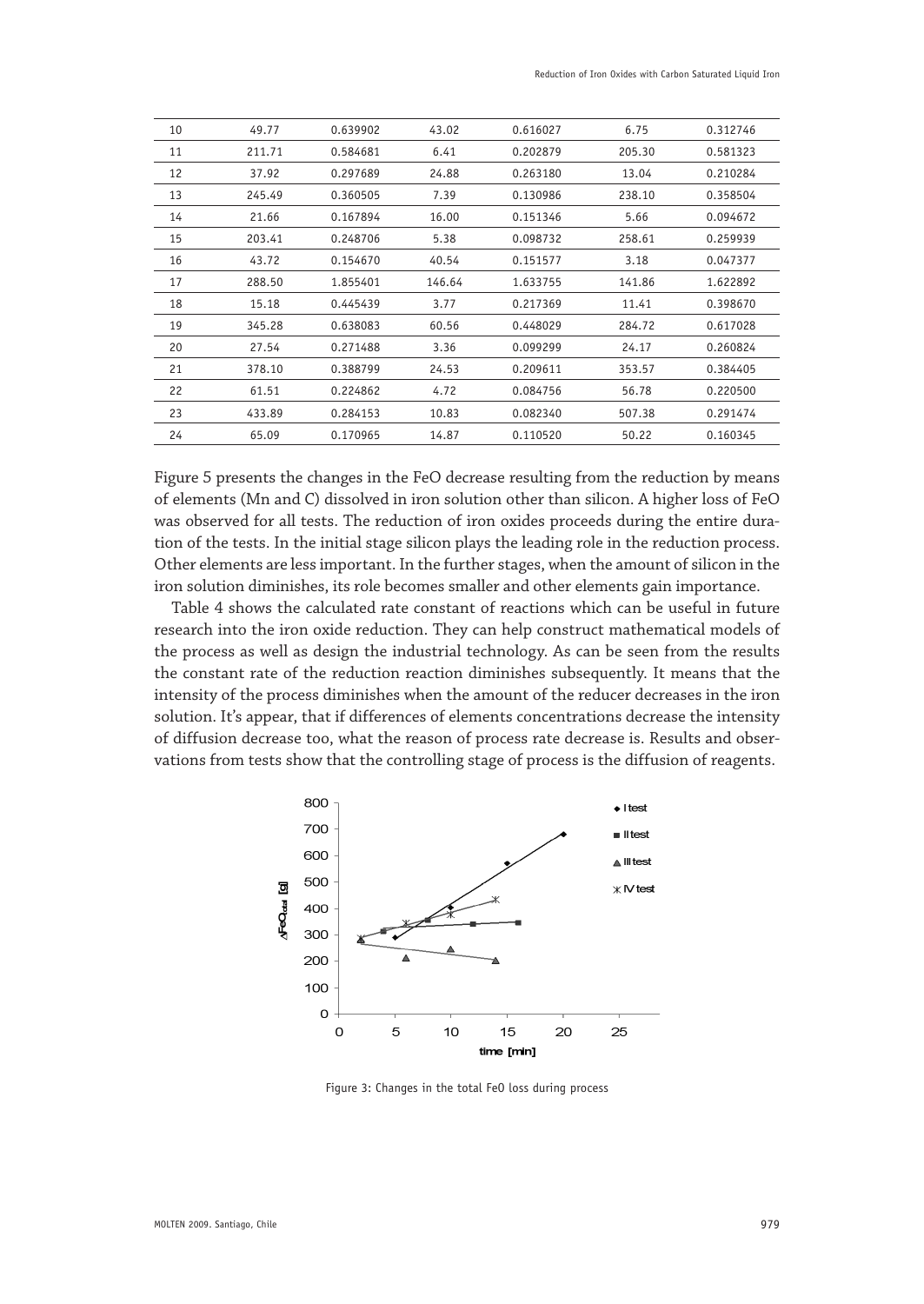

Figure 4: Changes in the FeO loss during reduction process by silicon



Figure 5: The changes in the FeO loss during reduction process by other elements

## **CONCLUSIONS**

The production of metal, including pig iron and steel, is inseparably linked with the production of slag, a waste material. Some types of slag are used in industries such as construction and in metallurgical processing. However, a significant portion of the slags contain phases such as iron, chrome and managanese oxides; this prevents their direct use. It is necessary to reduce some of these oxides or to add enriching elements in order to use them. In this way it is possible to utilize the slag heaps located near the metallurgical plants and also to utilize slag formed directly during the production.

The technological and economic control of the slag reduction process requires detailed knowledge of the mechanism as well as a thermodynamic and kinetic description of the oxide phase reduction. In the case of the utilization of a metallurgical slag, one needs to pay special attention to the description of the reduction process of iron oxides. Development of an industrial scheme for the use of slags requires proper choice and optimisation of technology. This issue requires a detailed analysis (first in laboratory conditions and then in industrial conditions). The analysis should aim at establishing favourable technological and economic parameters of the process.

The reduction of liquid slag phases containing significant amounts of iron oxides was the centre of the research. The reducers included silicon and other elements of the iron solution. Pig iron was used as an iron solution. In many cases it contained elevated levels of chrome and nickel.

Analysis of test results show that: